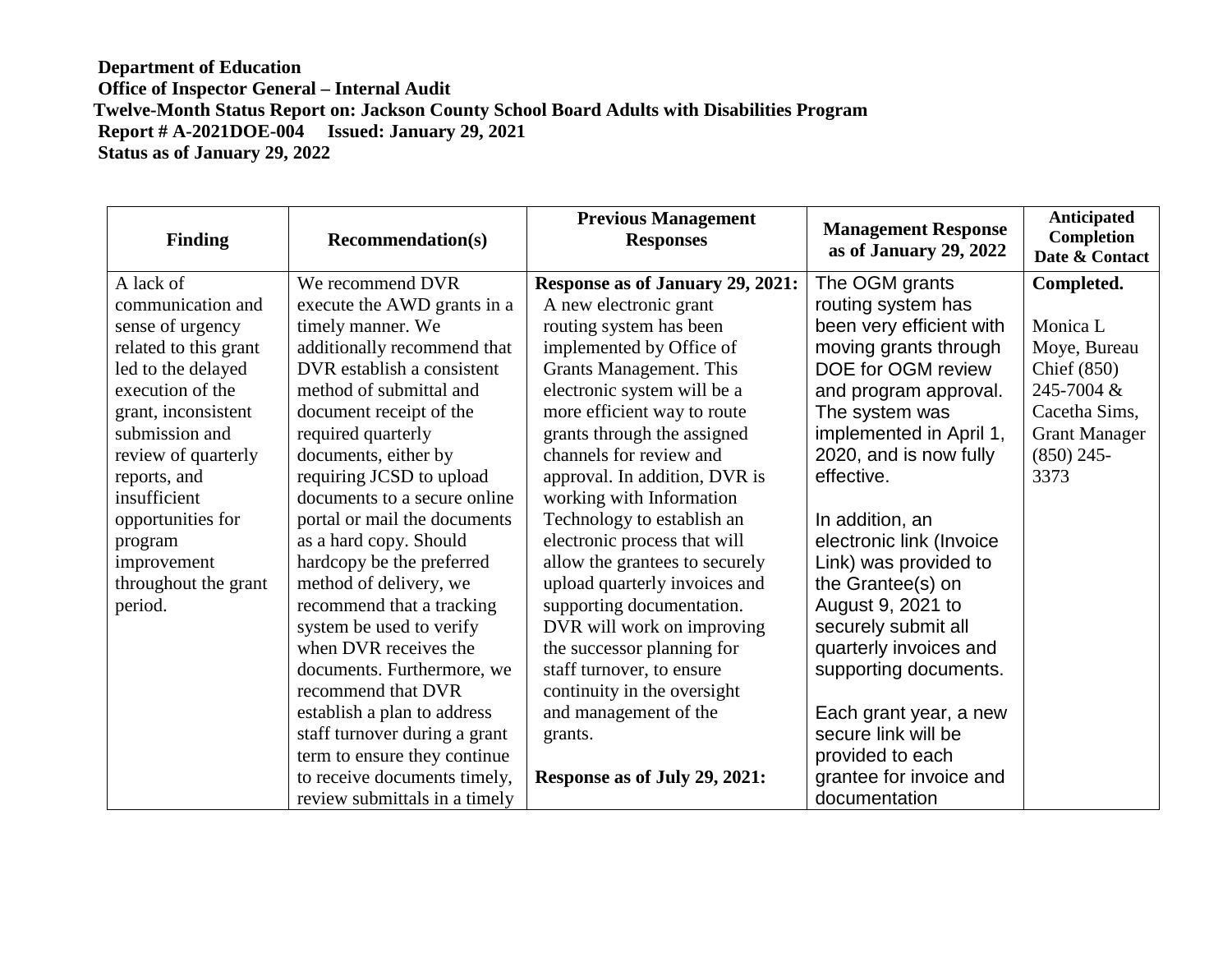## **Department of Education Office of Inspector General – Internal Audit Twelve-Month Status Report on: Jackson County School Board Adults with Disabilities Program Report # A-2021DOE-004 Issued: January 29, 2021 Status as of January 29, 2022**

| Finding | <b>Recommendation(s)</b>                           | <b>Previous Management</b><br><b>Responses</b>                                                                                                                                                                                                                                                                                                                                                                                                                                                                                                                     | <b>Management Response</b><br>as of January 29, 2022                                      | <b>Anticipated</b><br>Completion<br>Date & Contact |
|---------|----------------------------------------------------|--------------------------------------------------------------------------------------------------------------------------------------------------------------------------------------------------------------------------------------------------------------------------------------------------------------------------------------------------------------------------------------------------------------------------------------------------------------------------------------------------------------------------------------------------------------------|-------------------------------------------------------------------------------------------|----------------------------------------------------|
|         | manner, and verify<br>achievement of deliverables. | The Electronic Grant<br>Routing System is owned<br>by the Office of Grants<br>Management (OGM).<br>Soft date for release was<br>$4/1/2020$ . The electronic<br>system is now fully active<br>and has been a more<br>efficient and successful<br>mechanism for the grant<br>routing process.<br>DVR worked internally<br>with IT to develop a<br>secure link to send to<br>grantees for quarterly<br>submittal of invoices and<br>supporting<br>documentation. DVR IT<br>will issue a new link<br>annually to coincide with<br>the new fiscal year/grant<br>period. | submission to ensure<br>timely receipt, review<br>and approval for<br>quarterly payments. |                                                    |